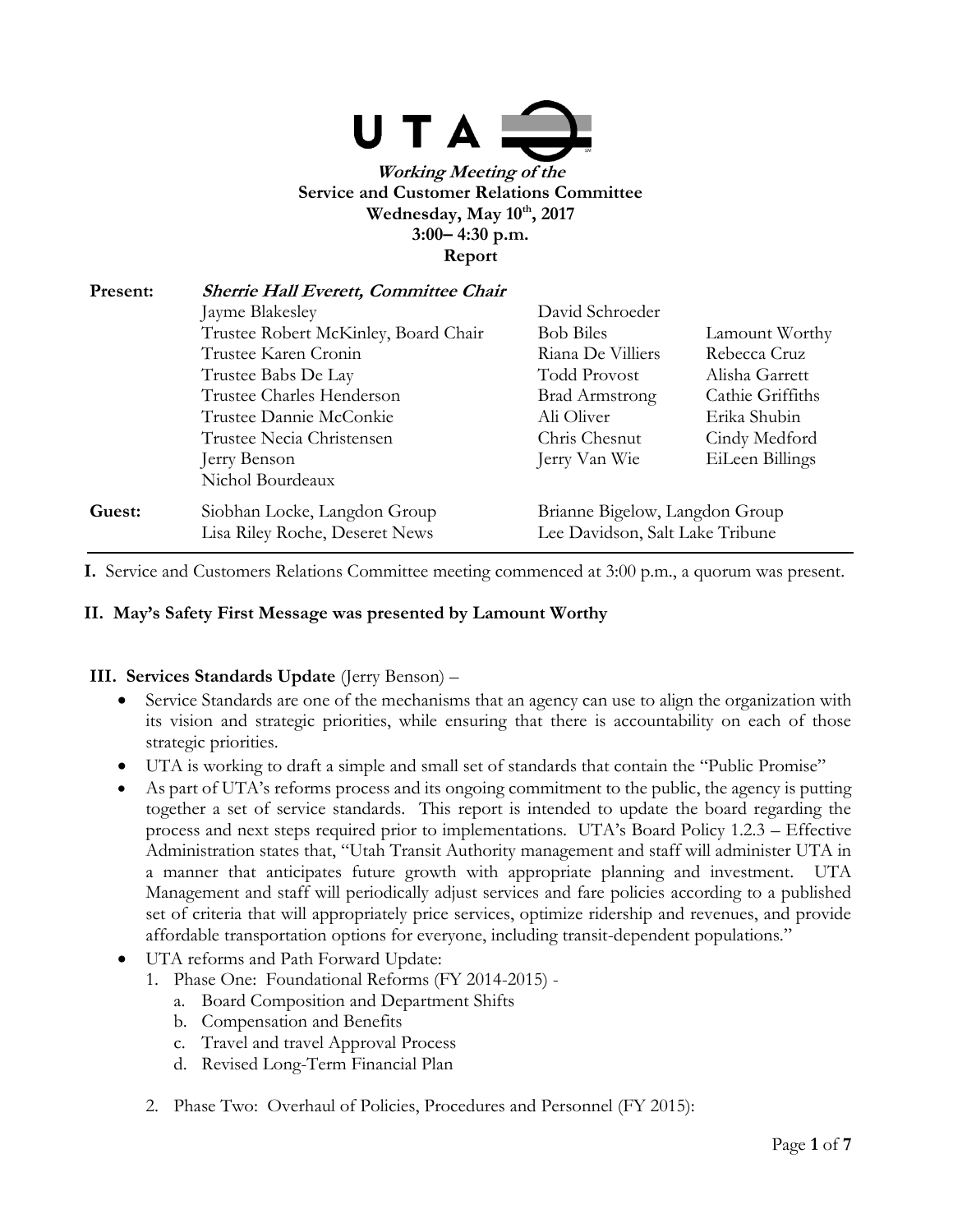- a. New Ethics Policies and Goal Setting
- b. Personnel Changes and Additions
- c. Internal Audit, including new Chief Internal Auditor Named
- d. Stakeholder Engagement
- e. Service Additions (mostly on bus, using fuel savings and agency efficiencies).
- 3. Phase Three: Ongoing Transparency and Agency Culture (FY 2016 and Beyond):
	- a. Transparency and Accountability c. Proactive Communications.
	- b. Organizational Restructuring
- Action Item: As part of overall transparency listed in Phase Three, UTA is currently in the **process of developing a set of service standards. These standards are a promise to the public regarding the level and quality of service that UTA will deliver. UTA will measure itself against that public promise and illustrate how well they are performing.**
- Uses of Service Standards:
	- 1. Policy:
		- a. Public Accountability
		- b. Contracting
	- 2. Operation:
		- a. Benchmarking performance
		- b. Performance Management
- Work To Date:
	- 1. Identified in 2014 as part of reforms
	- 2. Researched Best Practices of six (6) peer agencies
	- 3. Met with External stakeholders, i.e., Joint Policy Advisory Committee; Metropolitan Planning Organizations; Technical Advisory Committees of MPOs (for city planner input)
- Benchmarking: UTA has a long history of benchmarking with other transit agencies. UTA is a member of the American Bus Benchmarking Group and also a founding member of Benchmarking Group of North American Light Rail System.
- Recommendations from Peers "More is **Not** Better":
	- 1. Develop and stay with one set of service standards. It takes time and opportunity to improve performance.
	- 2. Include public and communities more in service planning issues.
	- 3. Realize long-term results require continual refinement and consistent focus.
- Conducted Additional Research:
	- 1. The Optimal Supply and Demand for Urban Transit in the United States
	- 2. Federal Title VI Requirements regarding Service Standards
	- 3. Transit Cooperative Research on Service Standards regarding several transit topics
- Service Standards Currently in Practice:
	- 1. Create Transparency and Accountability:
		- a. Make a public commitment regarding a level of performance
		- b. Measure the agency to that standard of performance
		- c. Report that information publicly
		- d. Demonstrate what the Authority will do to close those gaps of performance
		- e. Continue to improve in those areas that matter most to the public.
	- 2. Plan Service and Capital Priorities: Use feedback from our system to plan service and capital priorities.
	- 3. Annual Work Plan: Use system feedback to evaluate ongoing services and made incremental changes.
- Continue to Follow UTA's True North's and Values:

c. Continuous Improvement tool d. Project & Service Prioritization

d. Project & Service Prioritization

c. Resource Allocation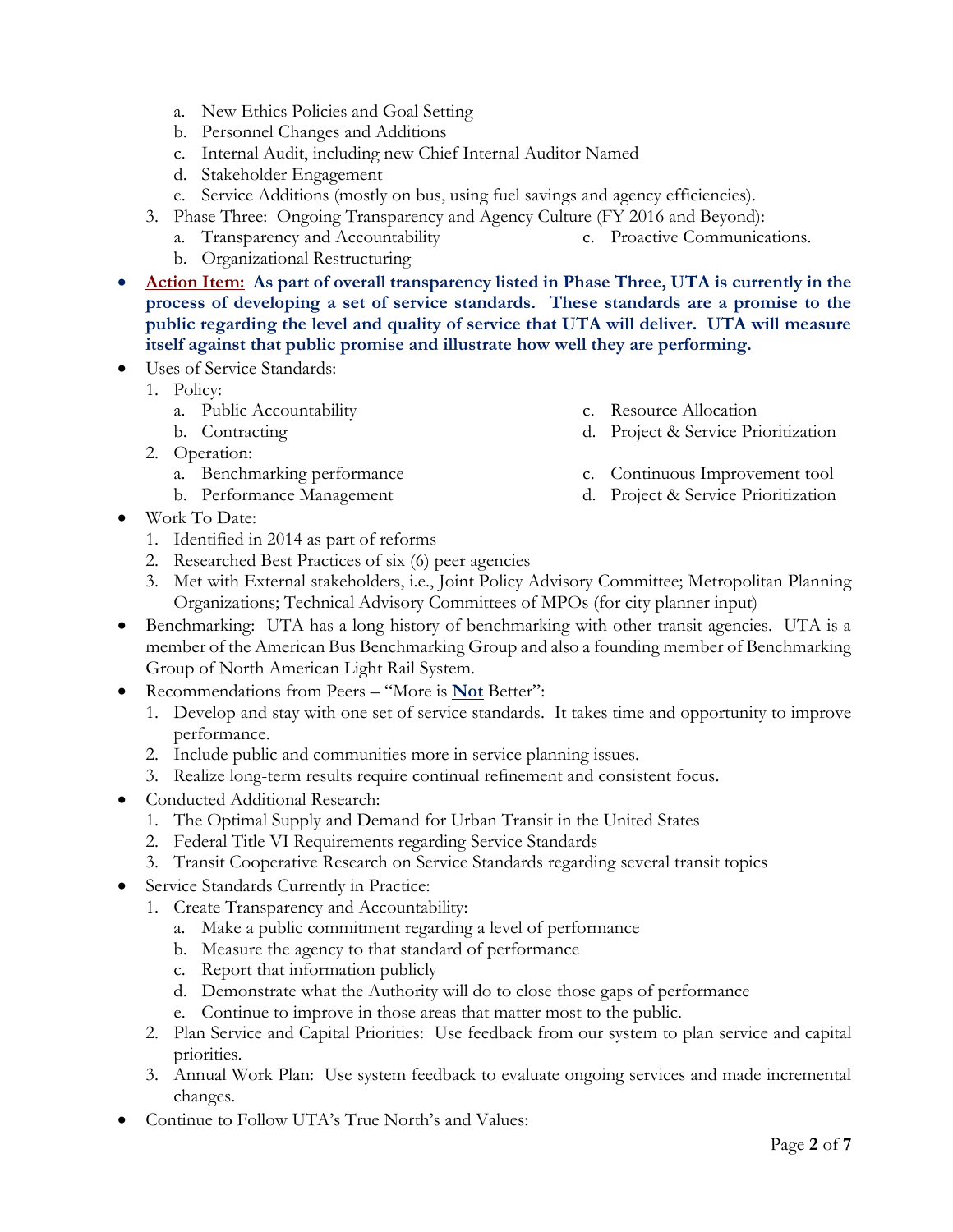- 1. UTA's True Norths include Service, People, Environment, Community and Stewardship.
- 2. UTA's Values Include: Integrity, Accountability, Continuous Improvement, Inclusivity, Helpfulness, Safety and Collaboration.
- Next Steps Include:
	- 1. Draft Internal Review (May 2017)
	- 2. Board of Trustees Retreat (June 2017)
	- 3. Final Internal Review (July 2017)
	- 4. Review and Feedback from Metropolitan Planning Organizations (August 2017)
	- 5. Review and Feedback from UTA Board (September 2017)
	- 6. Deliver Final Report and Documents to UTA Board (October 2017)

**IV. Fares Update** (Nichol Bourdeaux) -

- Improving UTA's Fare System: This presentation is to provide the Board with information and insight into UTA's current efforts to improve its Fare System.
- The objective of UTA's efforts is to make the system easier for everyone to use. The Authority is working to make the Fare System Simple and Easy to Understands, as well as to make it Equitable for All. This effort is part of the CEO's and Boards commitments to Service, Community and Riders.
- Staff is re-evaluating the full fare system, in order to create proposals for change.
- Aspects of the Fare System Redesign: Improving the Fare System means looking at multiple aspects of fares at UTA.
	- 1. Fare Policy
- 4. Fare Payment Technology
- 5. Fare Related Organizational Structure
- 2. Fare Pricing Structure 3. Fare Payment Processes
- Cross-Functional Effort to Improve the Fare System: UTA's Vice Presidents request the CEO to set up a cross functional effort to review and recommend changes to the UTA Fare System. David Schroeder, who has successfully facilitated numerous cross-functional projects in the past, was brought in on a temporary assignment to lead these efforts and assist with helping those involved to evaluate and redesign UTA's fare strategy, policy and system.
- UTA's Current Fare Organizational Structure: Improving the fare system is complicated by the fact that multiple departments control a different part of the puzzle. Coordination is difficult due to the vested interests each group had in proposing or managing changes to the Fare System:
	- 1. Operations: Ticket vending machine (TVM) operations and maintenance.
	- 2. Finance: Electronic fare card (EFC) operations.
	- 3. Safety/Security/Technology: Fares technology.
	- 4. External Affairs: Customer service, partner contracts, planning and communications.
	- 5. Legal: Title VI compliance.
- UTA's Current Fare System: The current system is both a major source of customer complaints and a significant barrier to new riders
	- 1. Is a major source of customer frustration. The equipment is problematic and the cost of fare is confusing. Ticket vending machines have a history of not being reliable
	- 2. A significant entry barrier to the uninitiated. There is a lot of confusion regarding how to pay the fare, as well as what the fare actually is.
	- 3. Complications in the current system include: Many riders find that UTA's current fare system is relatively complicated and confusing.
		- a. Fare calculation on FrontRunner: Many have difficulty determining the fare they need to pay on FrontRunner due to the distance involved in their trip.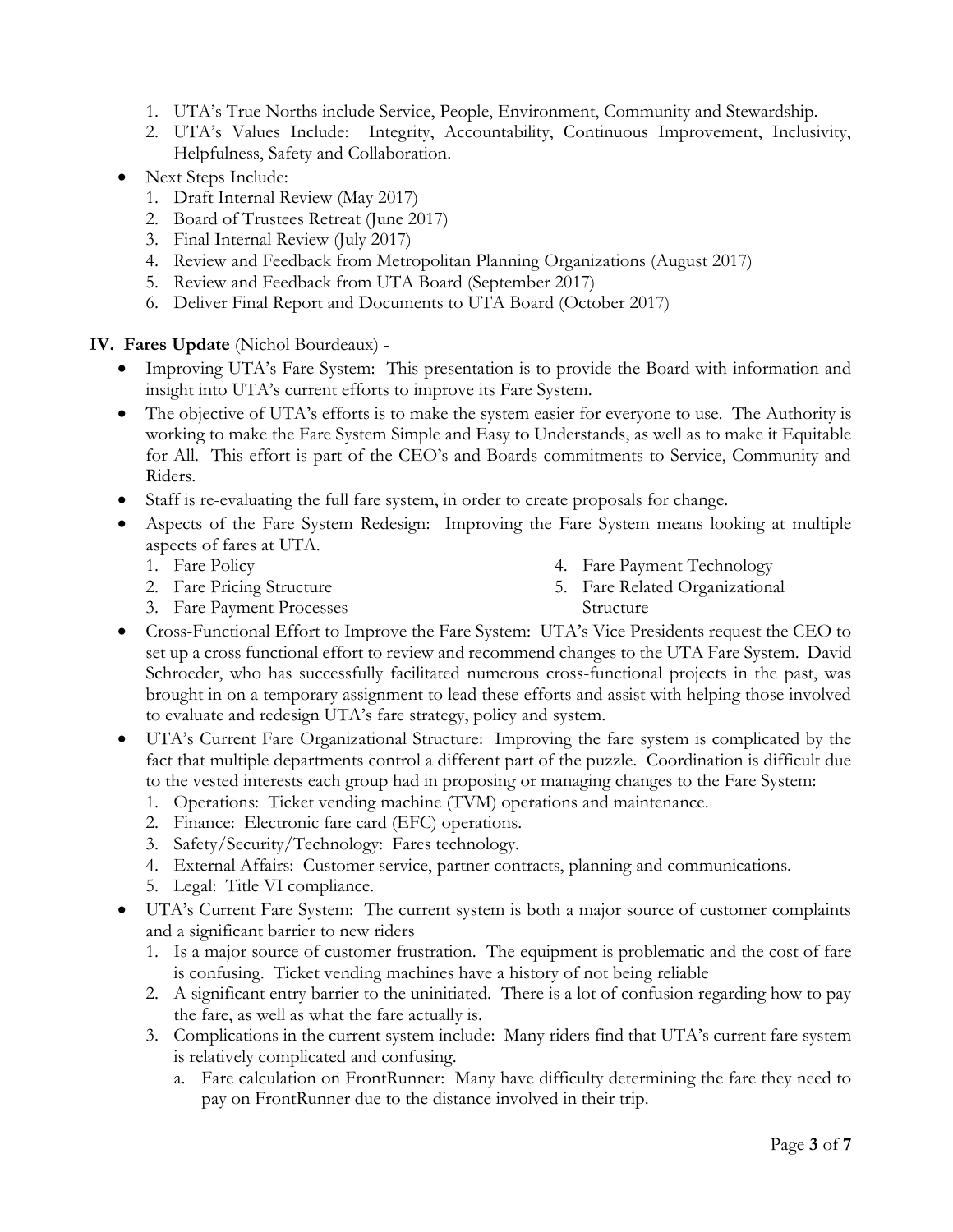- b. Transferring to and from FrontRunner and other premium service is complicated by the process for credit regarding a fare paid earlier.
- c. Free Fare Zone: It is unclear to many how to pay Fare if they enter the service in the Downtown Free Fare Zone.
- d. Fares for aide agencies and third parties: UTA provides additional products for the use of various social service agencies and third parties.
- e. Policy on youth riders: The policies covering youth and minor riders can easily cause confusion and concern.
- Cross-Functional Effort to Improve the Fare System:
	- 1. Overall Objectives
		- a. Simplify: Make the system easy for customers to use and understand. Also make it equitable for customers.
		- b. Implement Best Practices: UTA staff wants to consult with similar properties and see what is working well for them, as it could also work for the Authority.
- Fare Policy Components: The Fare Policy requires the delicate balance of multiple trade-offs and needs to concern itself with the following issues:
	- 1. Easy to use
	- 2. Understandability
	- 3. System meets customer needs
	- 4. Affordability
	- 5. Promotes ridership
- 6. Revenue source for transit
- 7. Accessibility
- 8. Process for adjusting fares
- 9. Paratransit impact
- 10. Title VI compliance
- Fare Option Components: Improving the fare system also means looking at each of the basic components, looking at what the current system is, what the issues with each of these components are, and developing viable change options and alternatives. Each option and alternative requires evaluation and input from UTA's external customers and stakeholders:
	- 1. Basic system
	- 2. Transfers
	- 3. Station to Station fares
	- 4. Daily/weekly/monthly passes
	- 5. Reduced fares
- 6. Low-income
- 7. Age-based fares
- 8. Special zones
- 9. Partner agreements
- 10. Flex routes/deviations
- UTA Fare Initiative Process: UTA has a process plan for tackling the complexity of the Fare Initiative:
	- 1. Analysis of current system
	- 2. Review of peer systems
	- 3. Analysis of tech systems and roadmaps
	- 4. Development of viable system options
	- 5. Analysis and comparison of options
	- 6. Documentation of options and alternatives
	- 7. Creation of draft fare policy/strategy documents
	- 8. Board review of fare policy/strategy
	- 9. Public hearing process on proposed changes to the fare system
	- 10. Title VI analysis on proposed changes to the fare system
	- 11. Finalization of pare policy and fare system changes
	- 12. Creation of education/marketing plan
	- 13. Creation of UTA implementation plan
	- 14. Executive of UTA implementation plan
- UTA is looking at peer systems around the country, with similarities to UTA, as benchmarks. This insight will help UTA craft change options for the fare system. Feedback is providing some good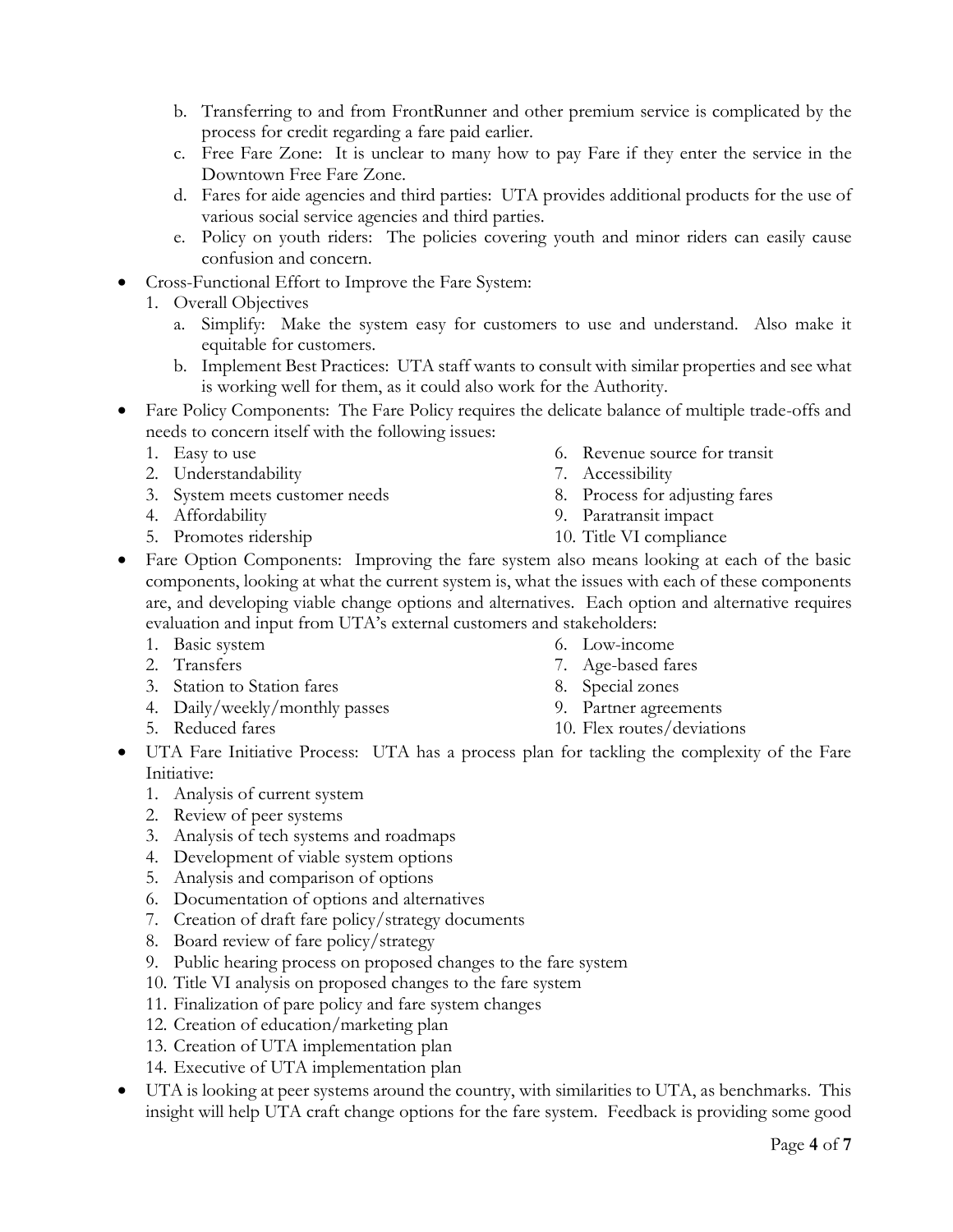ideas and the Authority is learning from their Fare System Experiences. This insight will help UTA craft change options to the current fare system.

- External Customer Focus Groups: UTA will use the feedback from various focus groups to help better understand riders and potential riders in order to draft change options. UTA will use focus group to:
	- 1. Help understand the needs and wants of their riders.
	- 2. Help craft and validate options for change
	- 3. Help evaluate the impact of considered options
- It is anticipated that the process of designing changes to the fares system and getting approval for those changes will take approximately 18+ months. The Education/Marketing and Implementation Plans may take longer or shorter than currently projected, based on the extent of change approved in the end by the Board of Trustees.

## **V. Items for Continued Board Study** (Chair Sherri Hall Everett) –

- Reduced or Free Fare For Veterans: Trustee Sherri Hall Everett requested that research be conducted and consideration be given to offering reduced or free fare to veterans. This would be a way to thank them for their service, honor them, and assist them in traveling to their appointments/work. If this program was approved, the veteran would qualify by meeting UTA's eligibility requirements. He or she would then be issued a valid photo ID fare card.
	- 1. **Action Item: UTA staff agreed to meet with various military related organization and research the need for this type of transit fare program. The results of the study will be reported back to the Service and Customer Relations Committee.**
	- 2. Trustee De Lay suggested also conducting research and providing education for several other interest groups to see what their need are and how they can best access transit services.
- Free Fare for School Events: Trustee Everett also suggested that UTA make the system available for younger school group who are studying subjects such as Utah history, government, etc. Trustee Everett made suggested that the Authority consider funding some educational curriculum events, making it possible for teachers to schedule a transit ridership experience to various location, such as "This is the Place Park, Utah State Capitol building, or other historical sites. This would assist younger people to become a future generation fluent transit riders.
	- 1. CEO/President jerry Benson stated that this type of recommendation is currently being considered as part of the new Community Relations program.

## **VI. UTA Community Relations Workshop Follow-up** (Nichol Bourdeaux and Siobhan Locke) -

- As part of the Communications Strategic Plan, External Affairs continues to work with the Langdon Group to lead an extensive process to assess UTA's community relations processes. These efforts will develop a foundational path for a sustainable community engagement framework.
- Goals:
	- 1. To elevate (build on what we have) and evolve (move forward as an organization) UTA Community Relations.
	- 2. Develop clear strategy behind ongoing community relations efforts
	- 3. Ensure community relations program aligns with goals of strengthening relationship with community, transparency and "True Norths"
- Objectives:
	- 1. Proactively present a more "human" side to UTA that is customer-focused and people-centric
	- 2. Create/foster a culture of engagement at UTA
- Process Overview: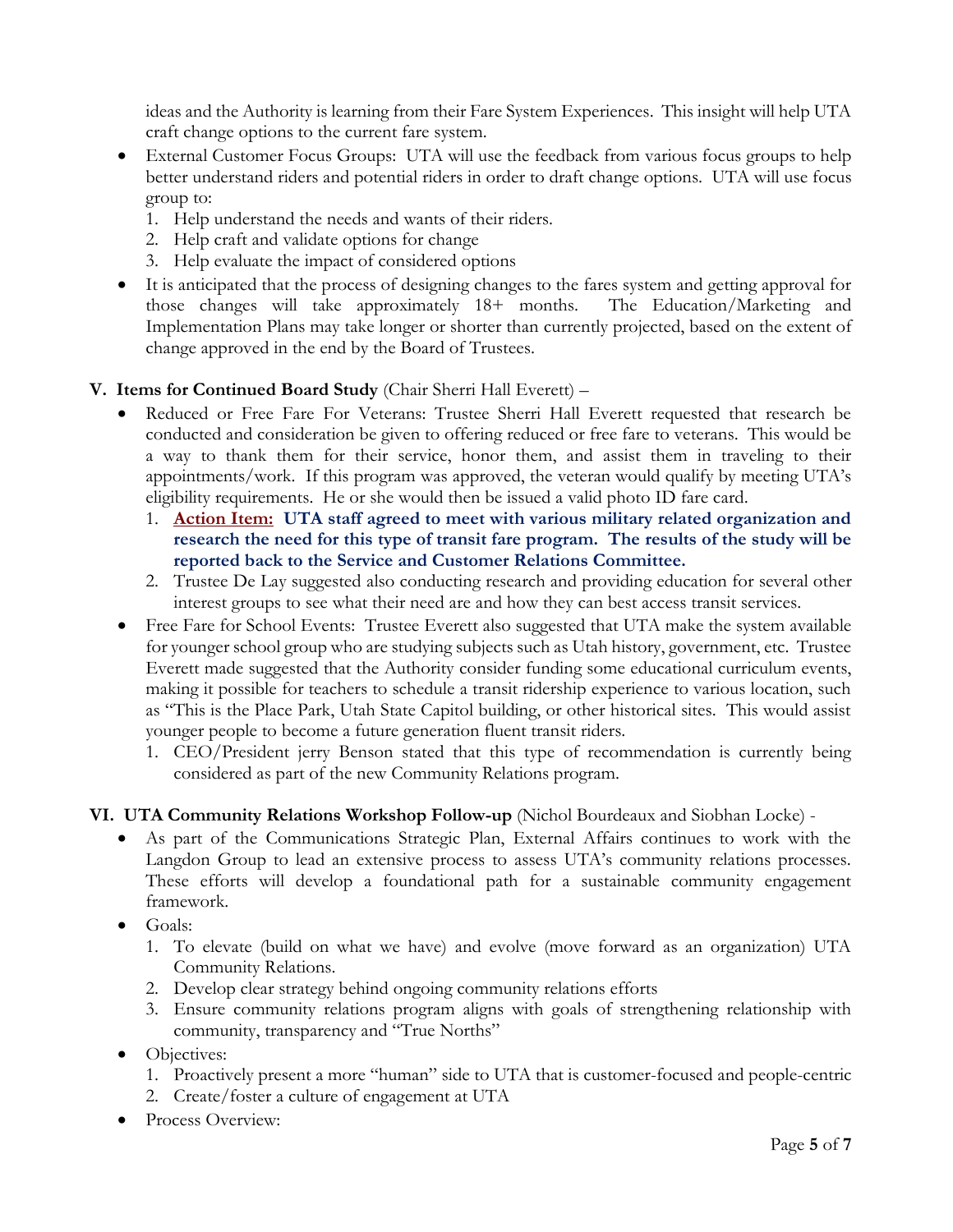- 1. First Steps:
	- a. Step 1: Team Strategy Meeting
	- b. Step 2: Internal Awareness Building
- 2. Community Relations Planning Workshop: (1) Strategic Planning and (2) Determine how to Measure Success.
- 3. Current Phase: Detailed Plan Development
- Key Takeaways from Stakeholders (a summary of takeaways was distributed to attendees):
	- 1. The main Takeaway: To improve external relations, UTA must focus on core relationships.
	- 2. Research indicated that the following are the main relationships/audiences that UTA should focus on:
		- a. K-12

d. Taxpayers

b. Business Community

e. Local Government Relations

- c. Low-Income/Disadvantaged
- Communications vs. Relationship Building: UTA has data that indicates staff is communications with their stakeholders on several occasions. However, the interview feedback states that the stakeholders to not feel they are being communicated with.
	- 1. UTA has great staff doing excellent communications work
	- 2. Strategy will focus on how UTA can best work toward meaningful relationship building.
- Workshop Focus (There was a very different discussion when a table rotation was comprised of leadership staff or project level staff):
	- 1. Review key themes and takeaways
	- 2. Discuss strategies and tactics
	- 3. Discuss any internal cultural challenges
	- 4. Examine resources: Identify resource gaps and determine how the citizen's Advisory Board can help. UTA aims to push people very hard on resources.
	- 5. Determine performance measures to track progress and success.
- Detailed Plan Outline:
	- 1. UTA Strategy Plan Outline: Should be focused on visuals, not narrative. Include guidance to help with ease of plan implementation.
	- 2. Executive Summary
	- 3. Goals
	- 4. Current Conditions Assessment (based on interviews and current research)
	- 5. Organizational Shifts Needed (derived from workshop)
	- 6. Strategic Plan Overall Strategy and Audience-Specific Plans:
		- a. Short Term Action Plan b. Long Term Vision c. Performance Measures for Each
	- 7. Inventory of Resources and Gaps: Determine how UTA can use these resources more effectively and where they need to add or refocus.

# **Action Item: The Committee members approved and supported moving forward with the Community Relations plan that was presented today. Progress of this plan will be brought back to the committee for further discussion and direction.**

# **VII. Next Meeting Date** (Sherrie Hall Everett) -

 The next meeting date of the Service and Customer Relations Committee will be determined after the June Board of Trustees Retreat.

- c. Step 3; Situational Assessment
- d. Step 4: Internal Buy-off